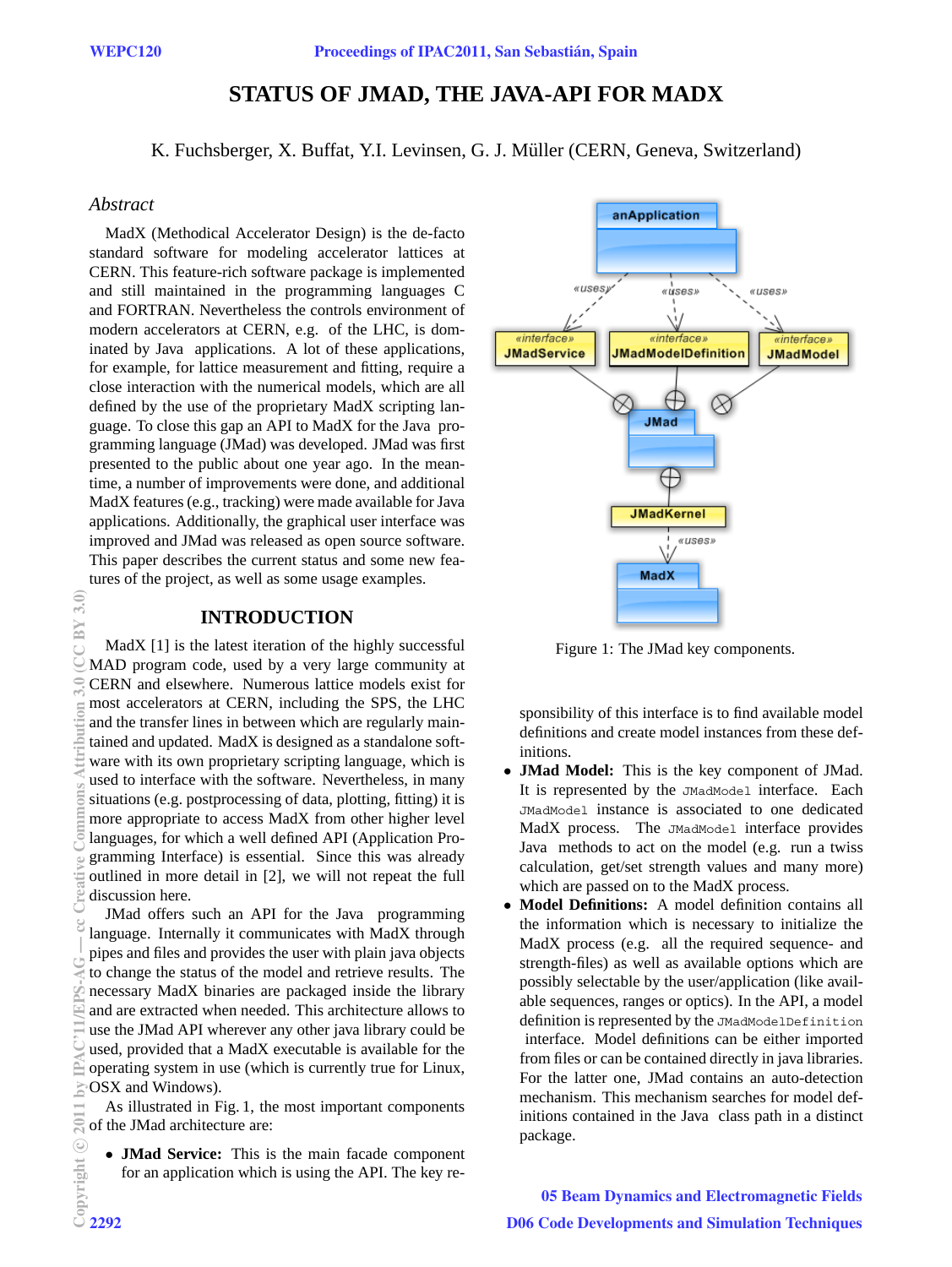## **RELEASE AS OPEN SOURCE**

JMad was first presented on last years IPAC conference. There was a lot of positive response from many interested MadX users, both from CERN and other institutes. Because of the high interest from outside CERN, the main goal was to open this tool to a broader community. Finally, this could now be achieved, just before the publication of this paper:

A binary version, installation instructions and the whole documentation are available on the JMad website<sup>1</sup>. The sourcecode of JMad was released as open source under the Apache  $2.0$  License<sup>2</sup> and is available on Github<sup>3</sup>.

### **NEW FEATURES**

Next to the release of JMad as open source, some interesting new features were added during the last year. The most important ones of them are:

- *•* Exposure of the import/export feature for model definitions to the graphical user interface: The user now can directly save model definitions to zip files or to plain files. Using this feature now makes it easy to create new model definitions and exchange them between the users.
- *•* Exposure of part of the MadX tracking functionality to the API: The 'dynap'-functionality was exposed to the Java side. This allows to create tune-footprints and will be used to study beam-beam effects in the LHC.

## **JMAD GRAPHICAL USER INTERFACE**

Although the intended purpose of JMad is to be used as a library, also a graphical user interface (GUI) was created. This GUI allows to open different models, change arbitrary settings of the models and create plots of the resulting optics functions. Since it has undergone major changes since the first release, it deserves some detailed description as given in the following:

Figure 2 shows a screenshot of the main frame of the JMad GUI. The numbered areas in this frame have the following purpose:

- 1. **Menus and toolbar:** The toolbar provides buttons to open a new model and to choose different ranges and optics for the actual model. Also the import and export of model definitions (to/from zip files and plain files) is supported in the latest version.
- 2. **List of models:** All the actually opened models are displayed in this list. In the example, two models ('longti2' and 'LHC (LSA)') are opened. By selecting one of the models in the list, the selected model becomes the active one and its values are displayed and can be edited in the other areas.

 $<sup>2</sup>$ http://www.apache.org/licenses</sup>

05 Beam Dynamics and Electromagnetic Fields

- 3. **Model-operations panel:** In this area, properties of the model can be changed. Editable values are for example twiss initial conditions, strength values or properties of individual elements. In the example, the panel for changing individual element-properties is shown: On the left, a list of all available elements is displayed. The right half of the panel contains an editable table of all the properties of the selected element. The optics values at the position of the selected element are listed in a separate table.
- 4. **Data panel:** Selected output data is shown in this panel. In the example a tune diagram is displayed.
- 5. **Dataviewer-explorer:** In this area, all the currently available plots are listed and can be selected.
- 6. **Dataviewer:** In this area, the plots that are selected in the Dataviewer-explorer, are displayed. The example shows a plot of the beta- and dispersion-functions of the LHC around IP5, using two different y-axes. The example plot also demonstrates the possibility to mark certain elements in the plots (e.g. the position of the interaction point IP5 is shown in the plot, simply by selecting the check box 'mark' in the elements-table of area (3)).
- 7. **Plot buttons:** Below the data view two buttons are displayed: The button 'Add view' opens a separate dialog in which a new plot can be defined. The button 'Refresh all views' recalculates the optics values and updates all plots and the output data in the data panel (4). The button  $\ge$  >> ref' copies the current optics values to a reference dataset, that can be used later on to produce difference plots.

## **APPLICATIONS**

The most important application using the JMad package is the Optics and Knob Management application for the LHC, which is part of the LHC online model project [4, 5]. This application allows the semi-automatic processing and transfer of huge amounts of optic data input and high-level manupulation parameter definitions (knobs) into the LHC control system. The usage of JMad was a natural choice for this project since it provides a framework to nicely define and manage optic models as well as file-indepenent interaction with MadX. The tools provided for operation contributed to a great extends to the smooth commissioning of the "90 m  $\beta$ \* optics" [6] as well as the "Achromatic Telescopic Squeezing (ATS) Scheme" [7]. Including the nominal LHC optics, a total of 57 optics including 2040 knobs have been uploaded to the control system and are used for operation

JMad is also an essential ingredient for the LHC Aperture Meter [4, 5]. This application, available in the control room, retrieves the actually measured orbit at the beam position monitors and calculates interpolated values for all elements of the LHC, taking into account the active optics in the LHC. JMad provides the simulation input for these calculations. Combined with the information from the the-

<sup>1</sup>http://cern.ch/jmad

<sup>3</sup>https://github.com/jmad/jmad